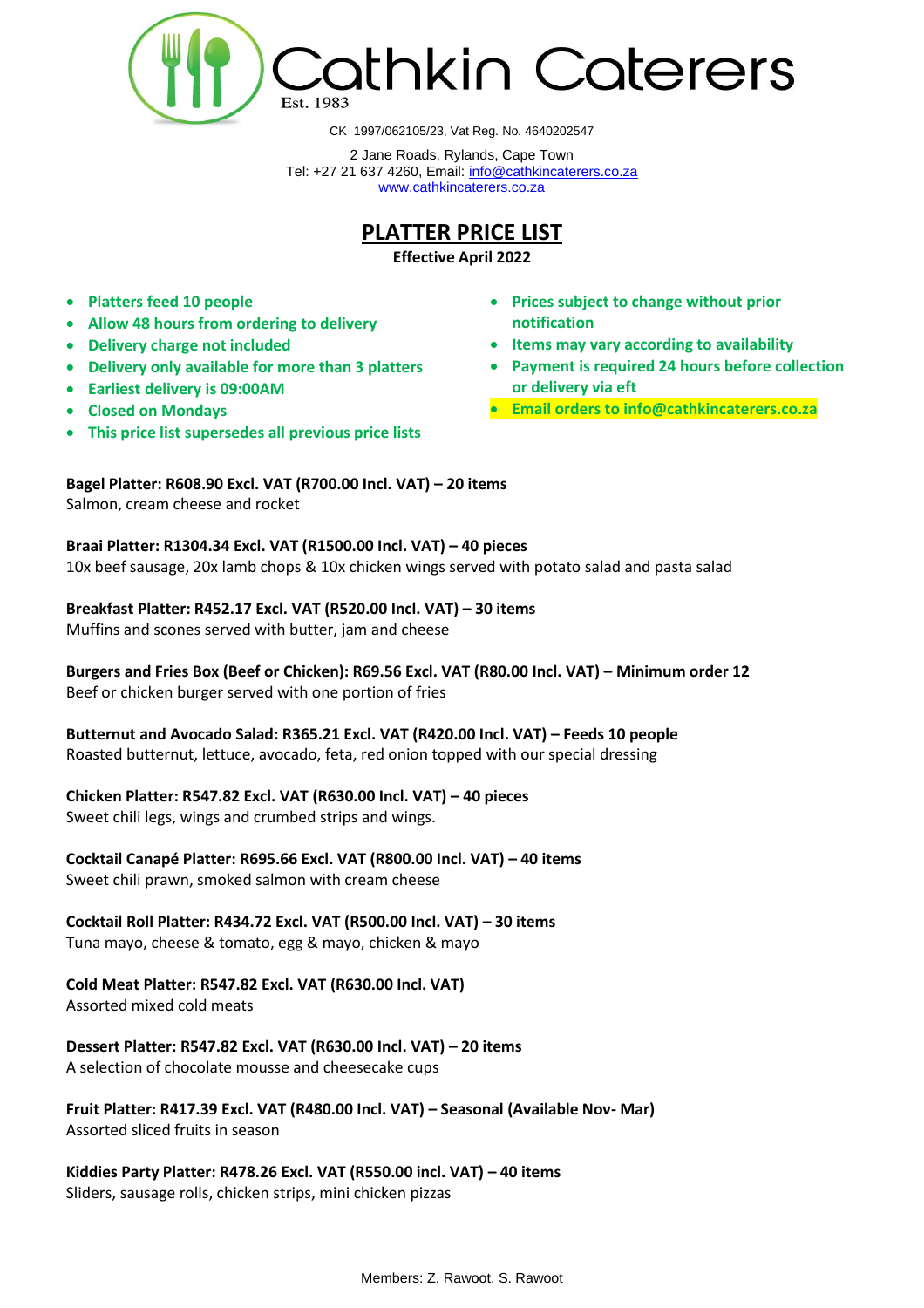## **Lasagne: R286.95 Excl. VAT (R330.00 Incl. VAT) – Feeds 4 - 5 people**

Chicken or beef mince with pasta & white sauce

**Meaty Platter: R565.21 Excl. VAT (R650.00 Incl. VAT) – 30 items** Chicken and beef skewers

**Mediterranean Platter: R591.30 Excl. VAT (R680.00 Incl. VAT)**  Meatballs and Falafel served with pita and dips

**Roast Chicken Pieces Platter: R65.21 Excl. VAT (R75.00 Incl. VAT) – Minimum order 12**  Mixed Chicken pieces 2 per person served with roast potatoes

**Savory Platter: R460.86 Excl. VAT (R530 Incl. VAT) – 50 items** Samoosas, pies, pizzas, quiche, cheesy chicken bites served with a chili dip

**Slider Platter: R539.13 Excl. VAT (R620.00 Incl. VAT) – 24 items** Mini beef and chicken burgers

**Vegetarian Platter**: **R460.86 Excl. VAT (R530.00 Incl. VAT) – 50 items** Potato samoosas, spinach & cheese half-moons, pizzas, mix veg springrolls, quiche

**Wrap Platter: R556.52 Excl. VAT (R640.00 Incl. VAT) – 20 Half wraps** Steak and chicken wraps served with house greens

**Beverages:**

**Soft drink cans 300ml R17.39 Excl. VAT (R20.00 Incl. VAT) Still Water 500ml bottle R13.91 Excl. VAT (R16.00 Incl. VAT)**